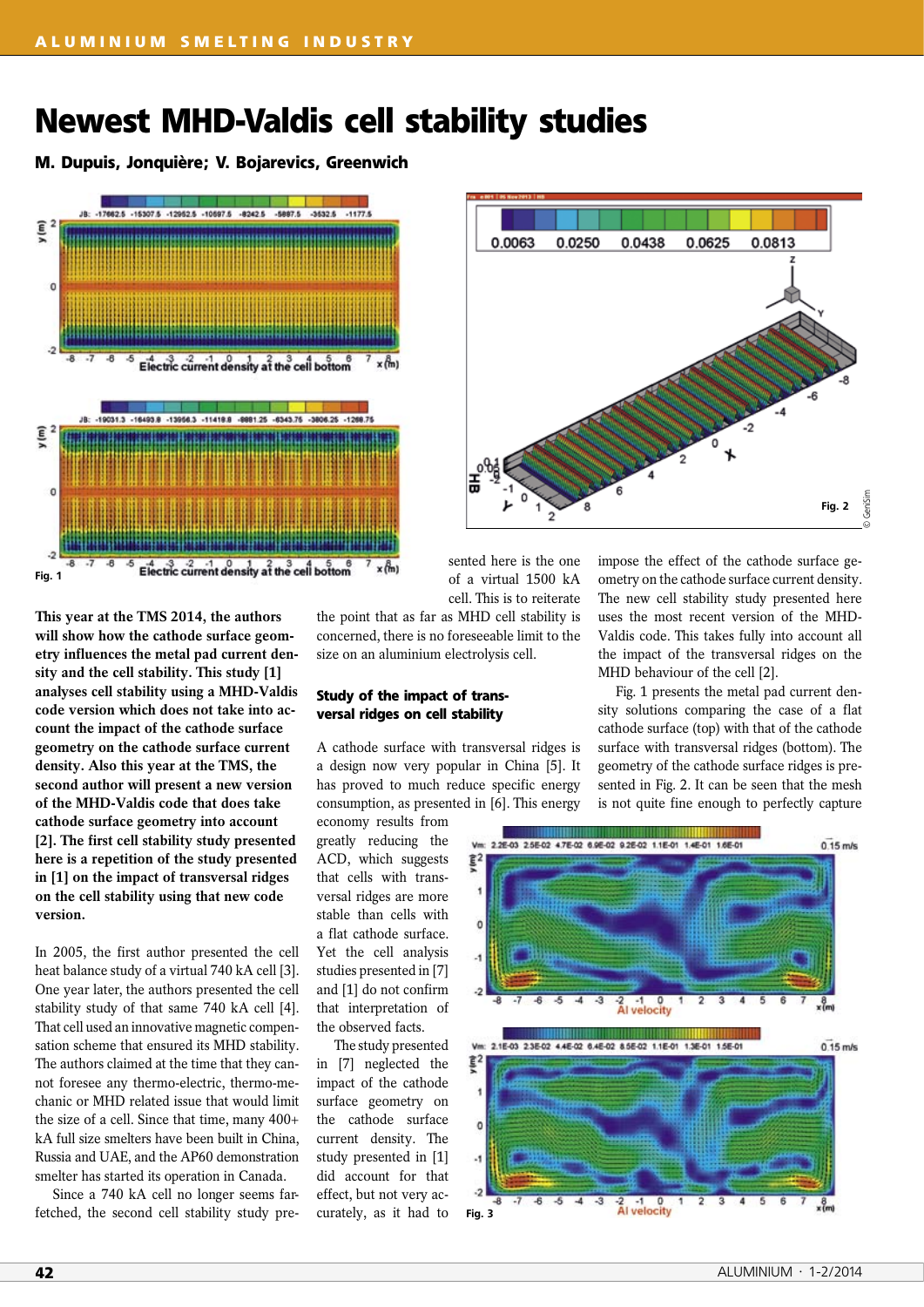

the geometry of the ridges or the extra longitudinal currents (JX) they generate (see [1] for more details).

Fig. 3 compares the steady-state metal pad flow field solutions. The presence of the ridges slows down the metal flow, but not significantly. Fig. 4 compares the steady-state bathmetal interface deformation solutions. Again, the presence of the ridges is only barely affecting the shape of the interface deformation.

The previously presented results demonstrated that the presence of the transversal ridges only marginally affects the steady-state solution, adding some flow resistance to the cathode surface. This in turn slows down the metal recirculation flow, which is good for cell stability, but it also introduces some longitudinal horizontal current, which is bad for cell stability.

Only the full non-linear transient cell stability analysis can tell us what is the impact of those transversal ridges on the cell stability, and the only practical tool to carry-up such a non-linear transient cell stability analysis is MHD-Valdis. Fig. 5 presents the comparison of the transient cell stability analysis results. The results indicate that the addition of transversal ridges, while keeping the same metal pad height hence reducing the mass of metal, slightly decreases the cell stability. So this new cell stability study confirms the results of the previous ones, that adding transversal ridges has only a marginal effect of the cell stability, and that that marginal effect can be detrimental if the mass of metal is not kept the same. See [1] for an alternative explanation as for where the observed gain of cell stability is coming from.

## **Study of the cell stability of a 1,500 kA aluminium electrolysis cell**

The 1,500 kA cell of this study is twice the size of the 740 kA in

[3, 4], which itself was 50% bigger than the 500 kA cell retrofitted into a 600 kA cell in [8]. That 50 metres long cell has 72 cathodes blocks, 144 anodes and 18 risers. Each riser feeds the current coming from four cathodes blocks to eight anodes.

In principle, the 740 kA cell could be retrofitted into a 890 kA cell; so 1,500 kA is well

within reach of a cell having twice that size. Fig. 6 presents the BZ component of the magnetic field obtained by passing 1,500 kA into a 50 metres long cell fed through 18 risers and using a very efficient magnetic compensa-



tion scheme. Since the magnetic compensation scheme is 100% scalable, it works equally well on any cell size, as this 1,500 kA cell example demonstrates.

Fig. 7 presents the resulting metal pad flow field solution, while Fig. 8 presents the steadystate bath-metal interface deformation. Notice the upstream/downstream symmetry of